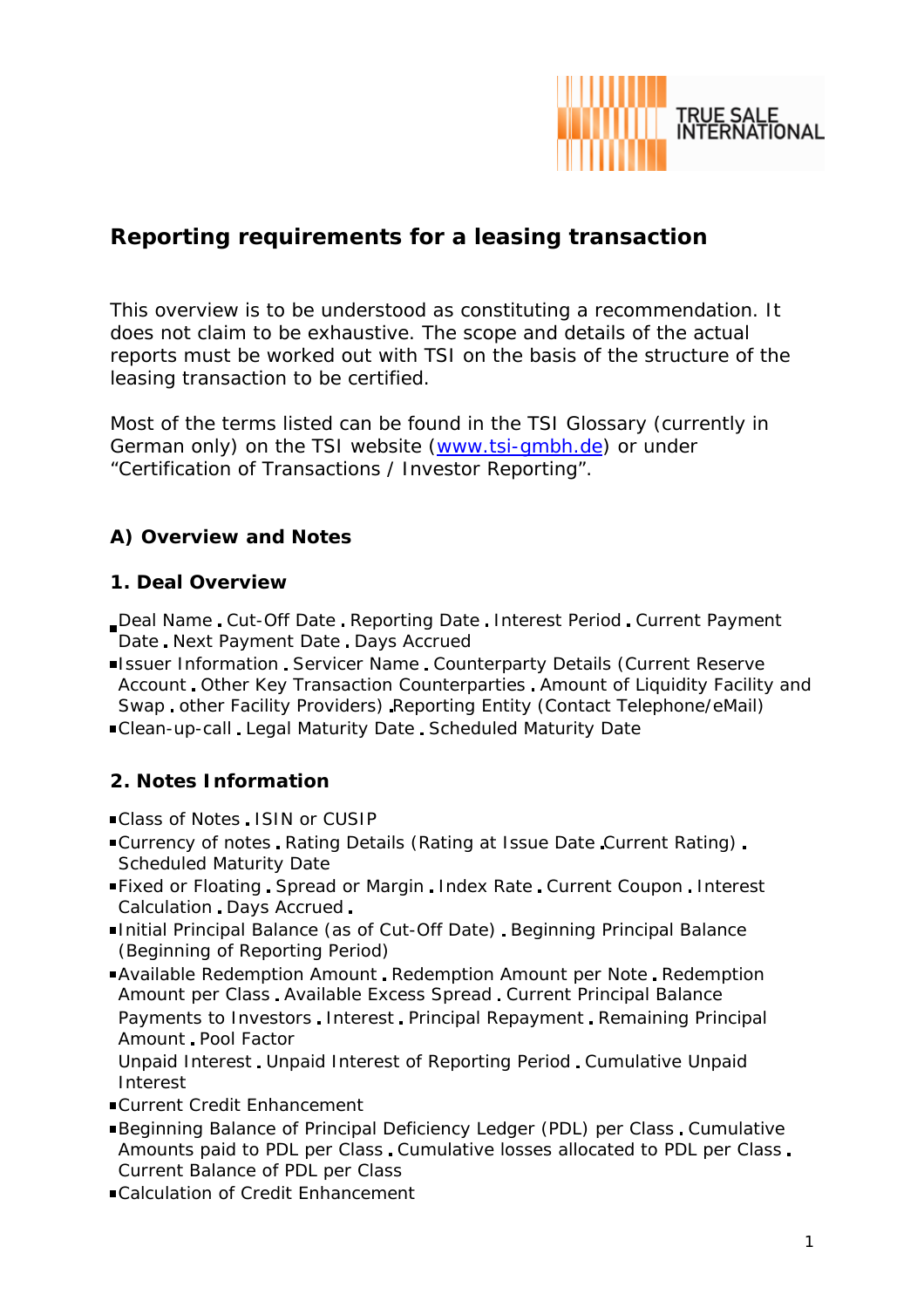

## **3. Swap / Waterfall**

Net Swap Payments per Class

■Cash Flow Waterfall (Available Distribution Amount, Taxes / Fees, Net Swap Payments per Class Payment to Credit Enhancements Redemption per Class )

## **B) Pool Performance**

#### **1. Pool Vol./No. of Claims**

- Initial Principal Balance
- Beginning Principal Balance (Beginning of Reporting Period)
- Current Principal Balance (End of Reporting Period)
- ■Current Principal Balance as a % of max
- ■Number of Claims (Beginning of Reporting Period). Number of Claims (End of Reporting Period)
- Principal Balance and Number of Early Settlements, Scheduled Repayments, New Purchases in Current Reporting Period, End of Term, Delinquent Contracts, Terminated Contracts, Write-Offs
- ■Number of Claims early settled since Cut-Off-Date, Number of Claims redeemed since Cut-Off-Date Cumulative Amortisation
- Remaining Terms of Contract (Poolcut, Reporting Period) Minimum, Maximun and Weighted Average Remaining Term in Months (Poolcut, Reporting Period)
- Early Settlements of the Monthly Period (No. of Contracts and Amount) subdivided into Thereof-Positions (for example: Terminations due to insured Events or Insolvency, Prepayments due to Contract Changes)
- Monthly Collections (Principal and Interest): Monthly Instalments of the Monthly Period (No. of Contracts and Amount) Early Settlements of the Monthly Period Collections of Previous Periods Current Prepayment Rate Total Collections of the Period